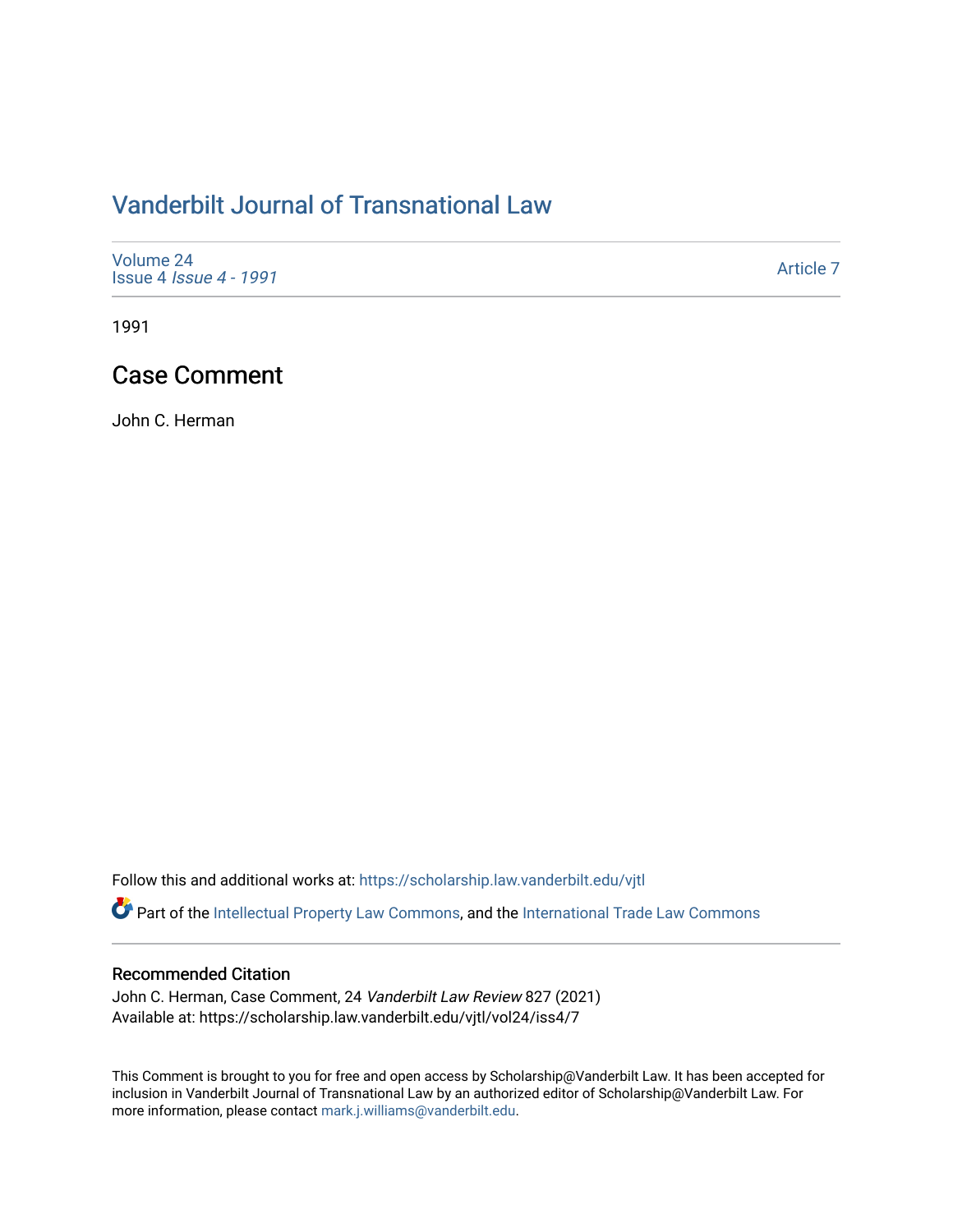## **CASE COMMENT**

# **Biotechnology and Recently Amended Section 337: Federal Circuit Grants No Protection,** *Amgen, Inc. v. United States International Trade Commission,* **902 F.2d 1532 (Fed. Cir. 1990)**

#### **ABSTRACT**

*Section 337 of the recently amended Tariff Act of 1930 permits United States patent owners to bar from importation goods that infringe upon their patents. In* Amgen, Inc. v. United States International Trade Commission, *the Federal Circuit refused to grant relief to the patent owner because it had no claim on either the final product imported or the process to create the product. The alleged infringer, however, had to use the patented product to create the final product, which, if done in the United States, would infringe the patent.*

*This Comment argues for an extension of section 337 to cover this type of behavior, especially in regard to high technology products. For years this industry has been the victim of multi-million dollar piracy and United States corporations require this protection to remain or become competitive. Fledgling biotechnology corporations, who depend heavily upon patent protection, especially need increased protection to develop and market their products.*

#### **TABLE OF CONTENTS**

| I. THE UNITED STATES INTERNATIONAL TRADE COMMIS- |      |
|--------------------------------------------------|------|
| SION'S DETERMINATION                             | -828 |
|                                                  | -828 |
|                                                  | -829 |
| II. Legal Background  831                        |      |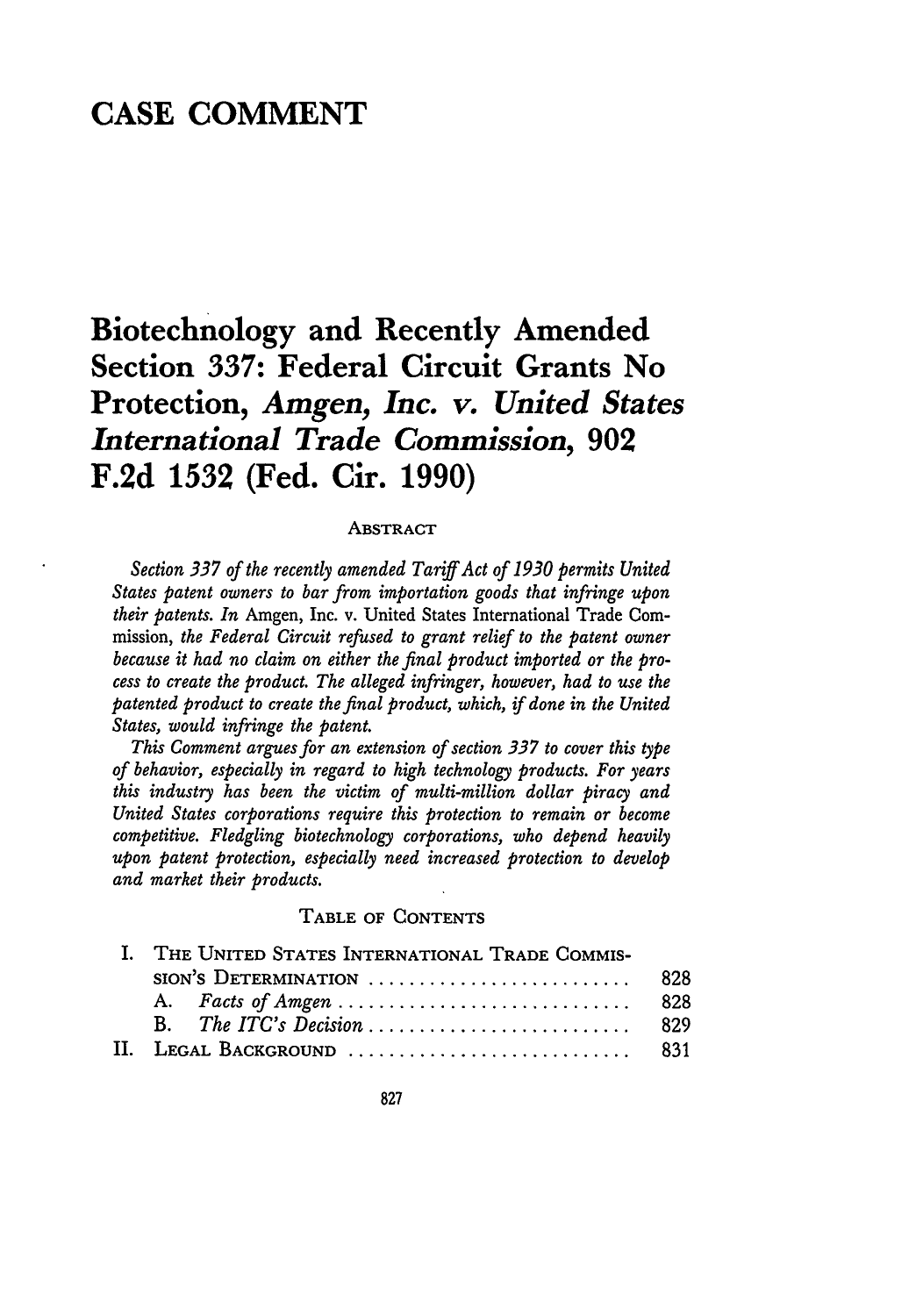| 828      | VANDERBILT JOURNAL OF TRANSNATIONAL LAW | <b>[Vol. 24:827</b> |
|----------|-----------------------------------------|---------------------|
|          | A.                                      |                     |
|          |                                         | 832                 |
|          |                                         | 835                 |
|          | THE FEDERAL CIRCUIT'S DECISION          | 836                 |
| $IV_{-}$ | THE NEED FOR REFORM                     | 840                 |
|          |                                         | 843                 |

#### I. **THE** UNITED **STATES INTERNATIONAL** TRADE COMMISSION'S **DETERMINATION**

#### *A. Facts of Amgen*

In theory, United States domestic laws should demand no more of those engaging in business in the United States than they demand of importers. Despite the rhetoric of free trade and open markets, tariff laws and import controls may lead one to believe that the United States trade laws favor United States citizens. In the case of high-technology intellectual property, however, the converse may be true, as demonstrated by the case of *Amgen, Inc. v. United States International Trade Commission.'*

On January 4, 1988, Amgen, Inc. (Amgen) filed a complaint with the United States International Trade Commission (ITC)<sup>2</sup> against Chugai Pharmaceutical Co. of Japan and Chugai Pharma U.S.A., Inc. (collectively, Chugai) for an alleged violation of former section 3373 of the

3. Tariff Act of 1930, ch. 497, § 337, 46 Stat. 703 (1930) (codified as amended at 19 U,S.C. § 1337 (1988)). The Omnibus Trade and Competitiveness Act of 1988 (1988 Trade Act) amended 19 U.S.C. § 1337 and repealed 19 U.S.C. § 1337a. *See infra* note 10. Prior to these 1988 amendments, section 1337(a), pursuant to which Amgen originally claimed relief, provided:

*Importation of products produced under process covered by claims of unexpired patent*

The importation for use, sale, or exchange of a product made, produced, processed, or mined under or by means of a process covered by the claims of any unexpired valid United States letters patent, shall have the same status for the purposes of section 1337 of this title as the importation of any product or article covered by the claims of any unexpired valid United States letters patent.

<sup>1. 902</sup> F.2d 1532 (Fed. Cir. 1990).

<sup>2.</sup> The United States International Trade Commission (ITC) is a six person board appointed by the President to investigate customs' infractions. 19 U.S.C. *§§* 1330, 1332 (1988). Appeals from the ITC proceed directly to the United States Court of Appeals for the Federal Circuit, a federal appeals court established in 1982 that sits in Washington, D.C. and hears several types of special appeals, including patent, trademark, and tax appeals. *See* Federal Courts Improvement Act of 1982, Pub. L. No. 97-164, § 127, 96 Stat. 25, 37-38 (1982).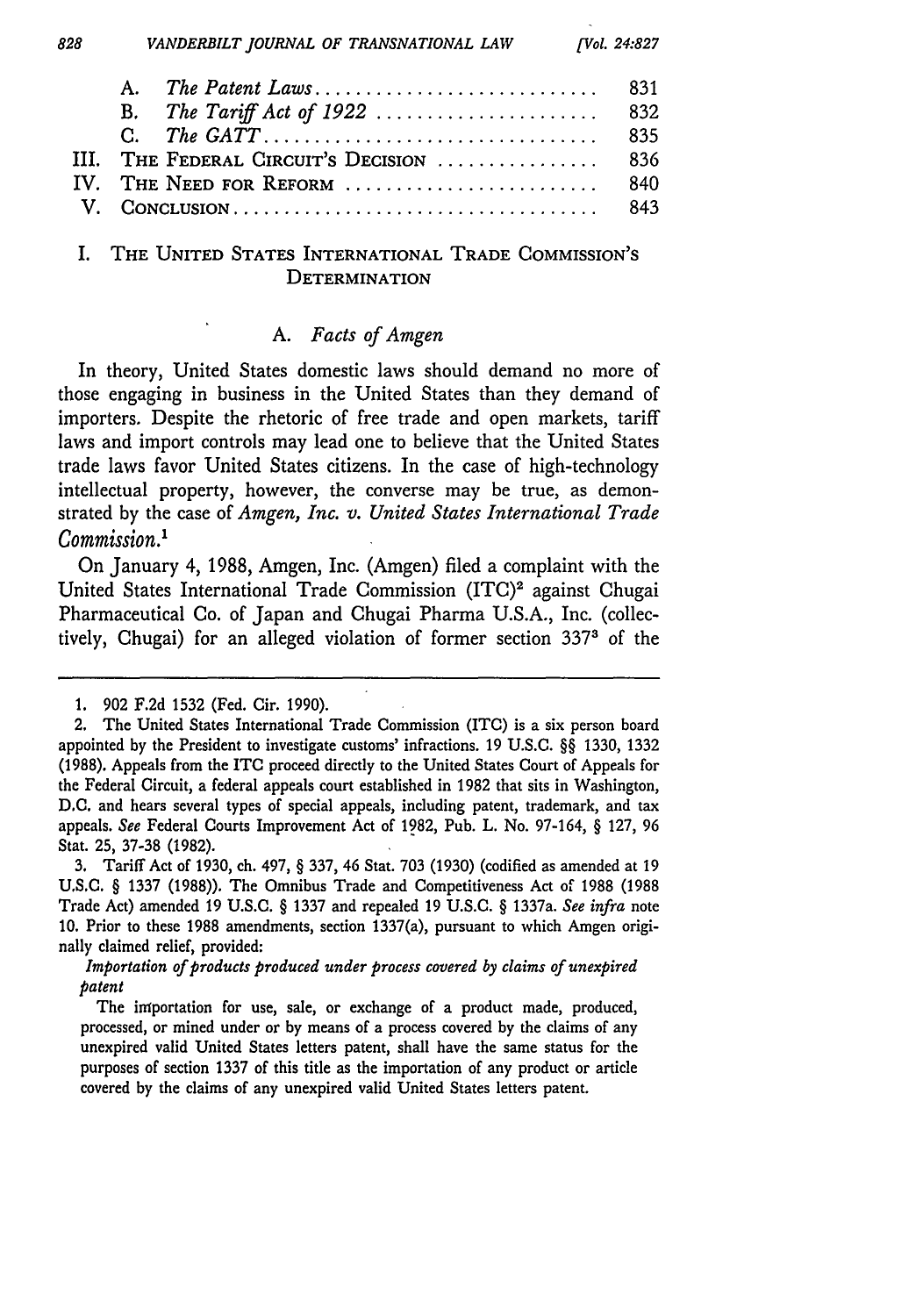Tariff Act of 1930.4 Amgen claimed that Chugai imported a product that infringed Amgen's patent, United States Patent Number 4,703,008 (the '008 patent), which covered the  $DNA^5$  sequences, vectors, and host cells used to make recombinant erythropoietin (rEPO).6 No patent claim in the '008 patent, however, actually covered the process employed to synthesize rEPO.<sup>7</sup>

#### *B. The ITC's Decision*

The ITC commenced an investigation into Amgen's allegations on February 2, 1988, referring the matter to an administrative law judge (ALJ). Before the **ALJ** reached a conclusion, however, Congress, in Augist 1988, substantially amended section 3379 and repealed the sec-

5. DNA is an abbreviation for deoxyribonucleic acid, a chemical compound that stores the genetic information and is found in virtually all living things.

6. *Id.* at 1533-34. Erythropoietin is a hormone naturally present in animals that controls red blood cell synthesis. Because erythropoietin stimulates red blood cell production, physicians use it to treat patients with anemia. Through biotechnology Amgen could mass-produce rEPO, thereby making it commercially feasible to use rEPO in the treatment of anemia. *Id.* For details concerning the patent claims of the '008 patent and the biotechnology used to produce rEPO, see Amgen, Inc. v. Chugai Pharmaceutical Co., 13 U.S.P.Q.2d (BNA) 1737, 1741-58 (D. Mass. 1989).

On a related issue, the United States Supreme Court has granted *certiorari* to determine whether genetically engineered life forms must be disclosed fully in patent applications. *See* Amgen, Inc. v. Chugai Pharmaceutical Co., 927 F.2d 1200 (Fed. Cir.), *cert. granted,* 42 Pat. Trademark & Copyright J. (BNA) 240 (July 11, 1991).

7. *Amgen,* 902 F.2d at 1533-34. A process patent protects the method for producing the product, not the end product. In other words, competitors are free to make the end product by another method. The Patent and Trademark Office refused to grant a process patent for the production of rEPO because the examiner considered the process to be obvious in light of the prior art within the scope of section 103 of the Patent Act, 35 U.S.C. § 103, *In re* Certain Recombinant Erythropoietin, 10 U.S.P.Q.2d (BNA) 1906, 1910; the examiner also considered the process obvious based on the holding of *In re* Durden, 763 F.2d 1406 (Fed. Cir. 1985) (holding that no patent could issue on a process that used a patentable starting product and yielded a patentable final product). *Amgen,* 902 F.2d at 1534 n.1. An amendment is now before Congress that would reverse the holding of *In re Durden. See* 40 Pat. Trademark & Copyright J. (BNA) 211, 212 (June 28, 1990) (description of the Biotechnology Protection Act of 1990). *See also* S. Res. 654, 102d Cong., 1st Sess., 137 **CONG.** REc. 53284 (daily ed. Mar. 13, 1991) (statement of Sen. DeConcini) (introducing the Biotechnology Patent Protection Act of 1991, intended to revise and refine the proposed Biotechnology Patent Protection Act of 1990).

8. *Amgen,* 902 F.2d at 1534.

**9.** Prior to the 1988 amendments, Congress had renumbered section 337 to section 1337. The literature uses these section numbers as synonyms, and that tradition will not

*Amgen,* 902 F.2d at 1534 n.2.

<sup>4.</sup> *Amgen,* 902 F.2d at 1534.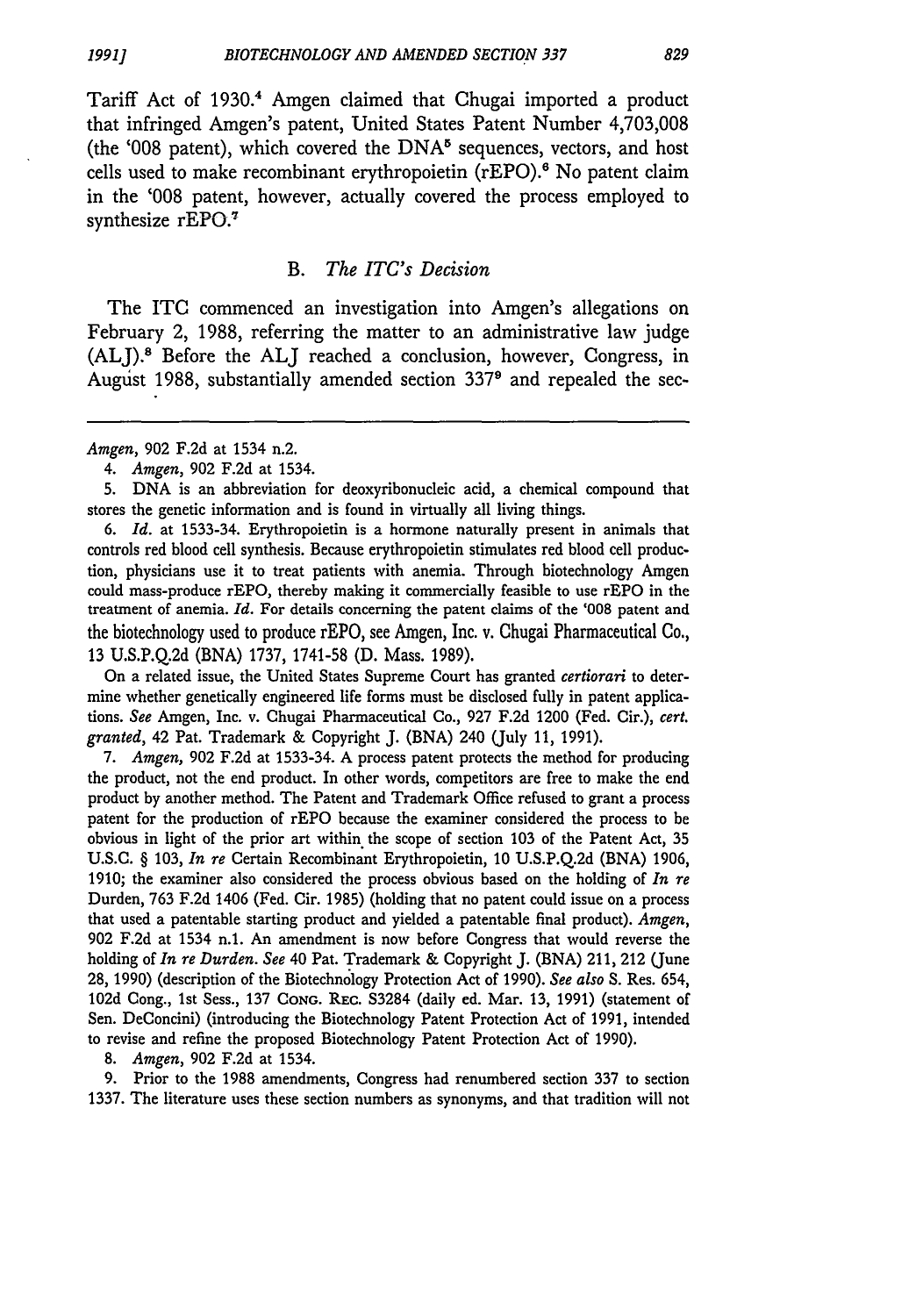tion under which Amgen sought relief by passing the Omnibus Trade and Competitiveness Act of 1988 (1988 Trade Act),10 which applied to all pending cases." Amgen amended its complaint to allege that Chugai's behavior fell under section  $1337(a)(1)(B)(ii)$  of the 1988 Trade Act, which bars from importation articles that "are made, produced, processed, or mined under, or by other means of, a process covered by the claims of a valid and enforceable United States patent."<sup>12</sup> Amgen argued first that, to produce rEPO, Chugai had to use Amgen's patented material covered by the claims of the valid '008 patent, and, therefore, Chugai's behavior of importation was unfair.13 Second, Amgen alleged that the host cell<sup>14</sup> claims of the '008 patent were "unique hybrid claims," which covered not only the host cells themselves, but also the specific intracellular processes carried out by those cells.<sup>15</sup> On January 10, 1989, the **ALJ** held that although the ITC had subject matter jurisdiction over the case, Chugai's process for rEPO production did not infringe upon the '008 patent claims, and therefore, no violation of section 1337 had occurred. $16$ 

The **ITC** reviewed the decision of the **ALJ,** holding that a process claim was a prerequisite for subject matter jurisdiction under section

be broken herein.

10. Pub. L. No. 100-418, 1988 U.S.C.C.A.N. (102 Stat.) 1107 (codified as amended at 19 U.S.C. § 2901).

11. *Interim Rules Governing Investigations and Enforcement Procedures Pertaining to Unfair Practices in Import Trade,* 53 Fed. Reg. 33,043, 33,044 (1988).

12. *Amgen,* 902 F.2d at 1534. The full text of section 1337(a)(1)(B)(ii) states: (a) *Unlawful activities; covered industries; definitions*

(1) Subject to paragraph (2), the following are unlawful, and when found by the Commission to exist shall be dealt with, in addition to any other provision of law, as provided in this section:...

(B) The importation into the United States, the sale for importation', or the sale within the United States after importation by the owner, importer, or consignee, of articles that . . . .

(ii) are made, produced, processed, or mined under, or **by** means of, a process covered by the claims of a valid and enforceable United States patent.

*Id.*

13. *Amgen,* 902 F.2d at 1534.

14. A host cell is a bacterium that has been infected by foreign DNA and is thereafter capable of producing the protein or proteins encoded by the foreign DNA. *See id.* at 1533. This genetic engineering technique has empowered scientists to produce large quantities of proteins for which they know or have isolated the particular gene that encodes that protein. *Id.*

15. *Id.* at 1534.

16. *Id.* at 1534-35.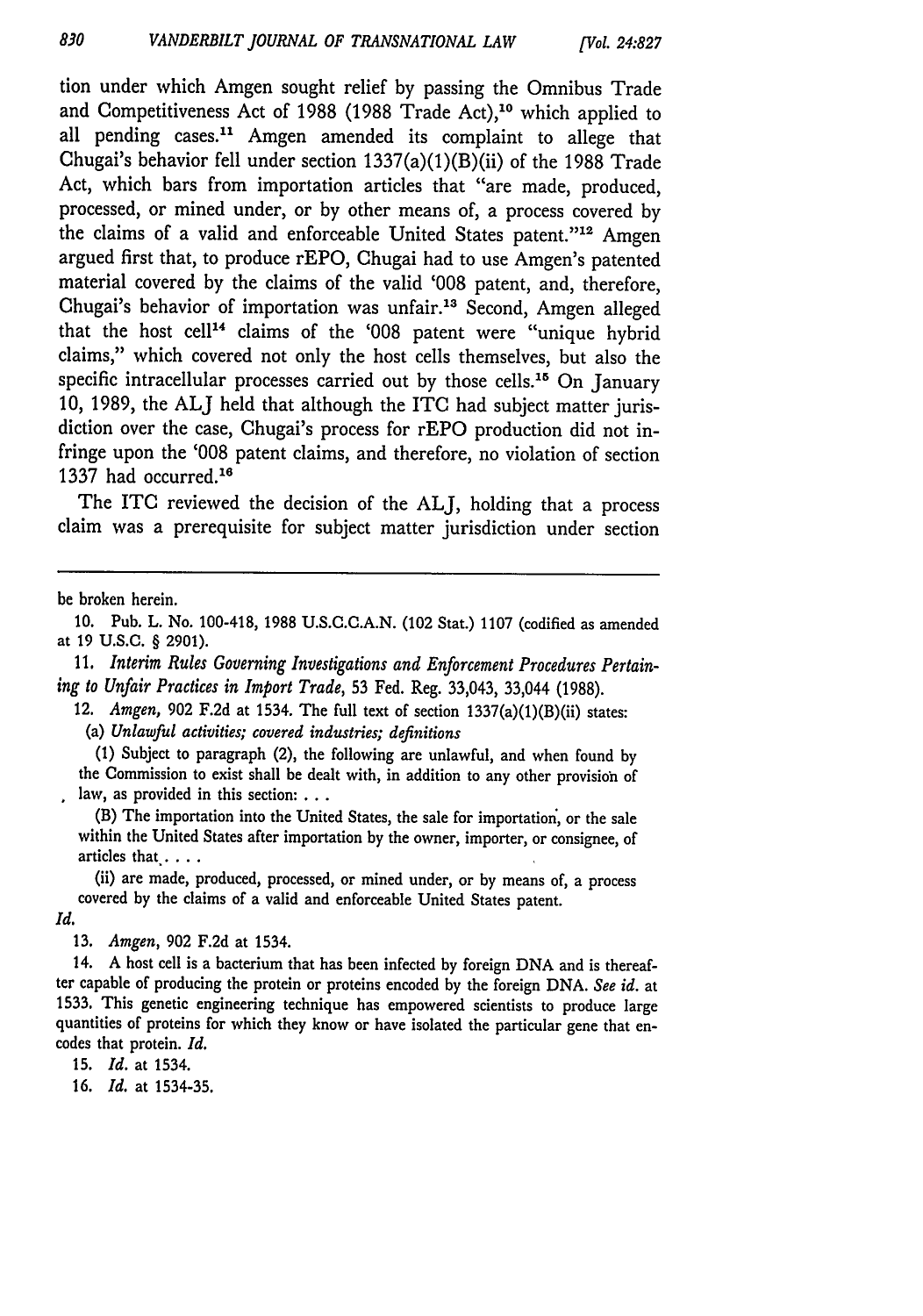$1337(a)(1)(B)(ii).$ <sup>17</sup> Because Amgen held no process claim in the '008 patent for the production of rEPO, the ITC dismissed the case for lack of subject matter jurisdiction.<sup>18</sup> On appeal to the United States Court of Appeals for the Federal Circuit: vacated and remanded. Held: Subject matter jurisdiction existed over the case, but nevertheless, Congress did not intend for section 1337 to bar from importation goods made outside the United States that used an article patented in the United States if no process patent claim existed.<sup>19</sup>

#### **II.** LEGAL BACKGROUND

#### *A. The Patent Laws*

Currently, the patent laws of the United States<sup>20</sup> grant to the patentee the exclusive right to make, use, or sell the patented article within the United States.<sup>21</sup> A patentee's right to exclude others explicitly encompasses the right to prevent others from using the patented article, $22$ which includes the right to exclude others from unauthorized use of the article as part of a manufacturing process.23 For example, in *Aro Manufacturing Co. v. Convertible Top Replacement Co.,<sup>24</sup> the United States* Supreme Court held that because the defendant used the plaintiff's invention without authorization by replacing patented materials, a claim of infringement existed.

19. *Amgen,* 902 F.2d at 1540. Amgen, however, has received some relief in this case. The Federal Circuit upheld Amgen's patent infringement claims against Chugai on appeal from the United States District Court of Massachusetts. Amgen, Inc. v. Chugai Pharmaceutical Co., 927 F.2d 1200 (Fed. Cir. 1991).

20. Congress passed the patent laws pursuant to its grant of authority in the United States Constitution: "To promote the Progress of **...** useful Arts, by securing for limited Times to ... Inventors the exclusive Right to their *...* Discoveries." U.S. CONST. art. I, **§ 8, cl. 8.**

21. 35 U.S.C. § 271(a) (1988).

22. "Under the common law the inventor had no right to exclude others from making and using his invention." Deepsouth Packing Co. v. Laitram Corp., 406 U.S. 518, 525-26 (1972).

23. *See* Hanson v. Alpine Valley Ski Area, Inc., 611 F.2d 156, 161, *affd,* 718 F.2d 1075 (Fed. Cir. 1983) (unauthorized use of patented machine constitutes infringement).

24. 377 U.S. 476, 484 (1964).

<sup>17.</sup> *Certain Recombinant Erythropoietin,* 10 U.S.P.Q.2d (BNA) at 1909.

**<sup>18.</sup>** *Id.* at **1911.**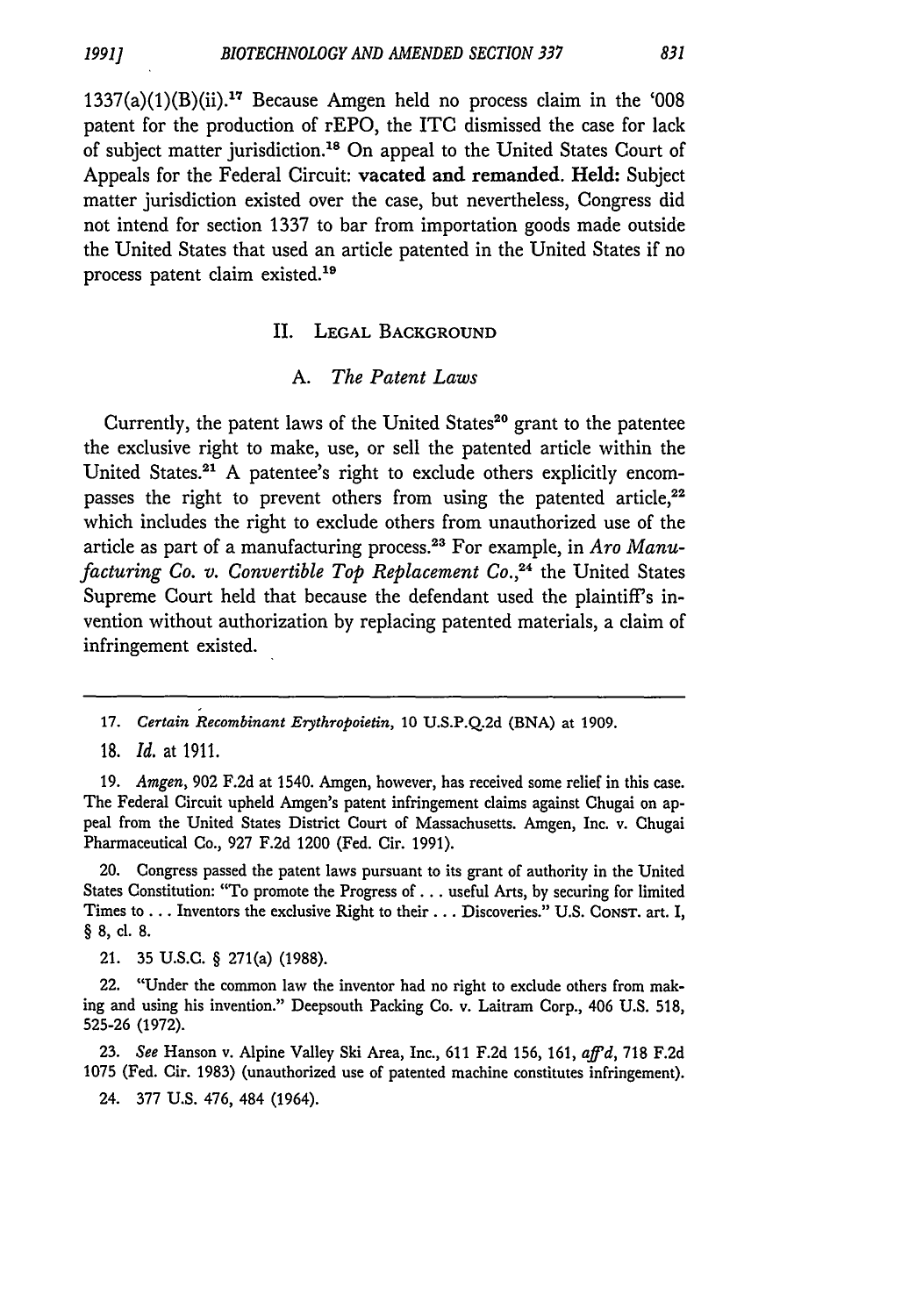### *B. The Tariff Act of 1922*

In general, however, substantive patent rights extend only to the territorial borders of the United States.<sup>25</sup> In limited instances, Congress has extended patent protection internationally, through import laws, by granting to the patentee the additional right to exclude from importation articles that infringe certain intellectual property rights.<sup>26</sup>

The Tariff Act of 1922<sup>27</sup> provided the first statutory basis for United States corporations to enjoin importers from engaging in unfair competition.<sup>28</sup> The Tariff Act of 1930 specifically protected the owner of a valid United States patent from the importation of infringing goods.<sup>29</sup> In re *Amtorg Trading Corp.30* provided the impetus for Congress to expand the unfair competition branch of the trade laws to protect patentees instead of the substantive patent laws, which provide a remedy only for domestic infringement.<sup>31</sup> The *Amtorg* court held<sup>32</sup> that importation into the United States of unpatented goods, made by a process for which a valid United States patent existed, did not constitute unfair competition.<sup>33</sup> Thus, the *Amtorg* decision implicitly granted a license to competing corporations to have goods, which could not be made legally in the United States because of a competitor's process patent, made outside the United States, and then to import those goods into the United States. Congress responded by protecting process patents explicitly.34

In 1979, Congress amended the Tariff Act again, and this broader statutory protection dramatically increased the number of cases filed with

27. Pub. L. No. 67-318, tit. III, § 303, 42 Stat. 935.

28. For discussion of the development of the Tariff Act, see Ronald A. Brand, *Private Parties and GATT Dispute Resolution: Implications of the Panel Report on Section 337 of the US Tariff Act of 1930,* 24 J. **WORLD TRADE,** June 1990, at 5.

29. Tariff Act of 1930, ch. 497, § 337, 46 Stat. 703 (1930) (original version at 19 U.S.C. § 337 (1930)).

30. 75 F.2d 826 (C.C.P.A. 1935).

31. H.R. **REP.** No. 1781, 76th Cong., 3d Sess. 1 (1940).

32. Only one year earlier, the court had held that importation *of* products made under a patented process constituted unfair competition. *See In re* Orion Co., 71 F.2d 458 (C.C.P.A. 1934); *see also In re* Northern Pigment Co., 71 F.2d 447 (C.C.P.A. 1934).

**33.** *Amtorg,* 75 F.2d at 835.

34. *See* H.R. REP. No. 1781, 76th Cong., 3d Sess. 1 (1940); *see also* S.REP. No. 1903, 76th Cong., 3d Sess. 1 (1940). The holding of *In re* Von Clemm demonstrates that Congress successfully reversed the *Amtorg* holding. *In re* Von Clemm, 229 F.2d 441 (C.C.P.A. 1955).

<sup>25.</sup> *See* 35 U.S.C. § 271(a) (1988).

<sup>26.</sup> *See* 19 U.S.C. § 1337 (1988).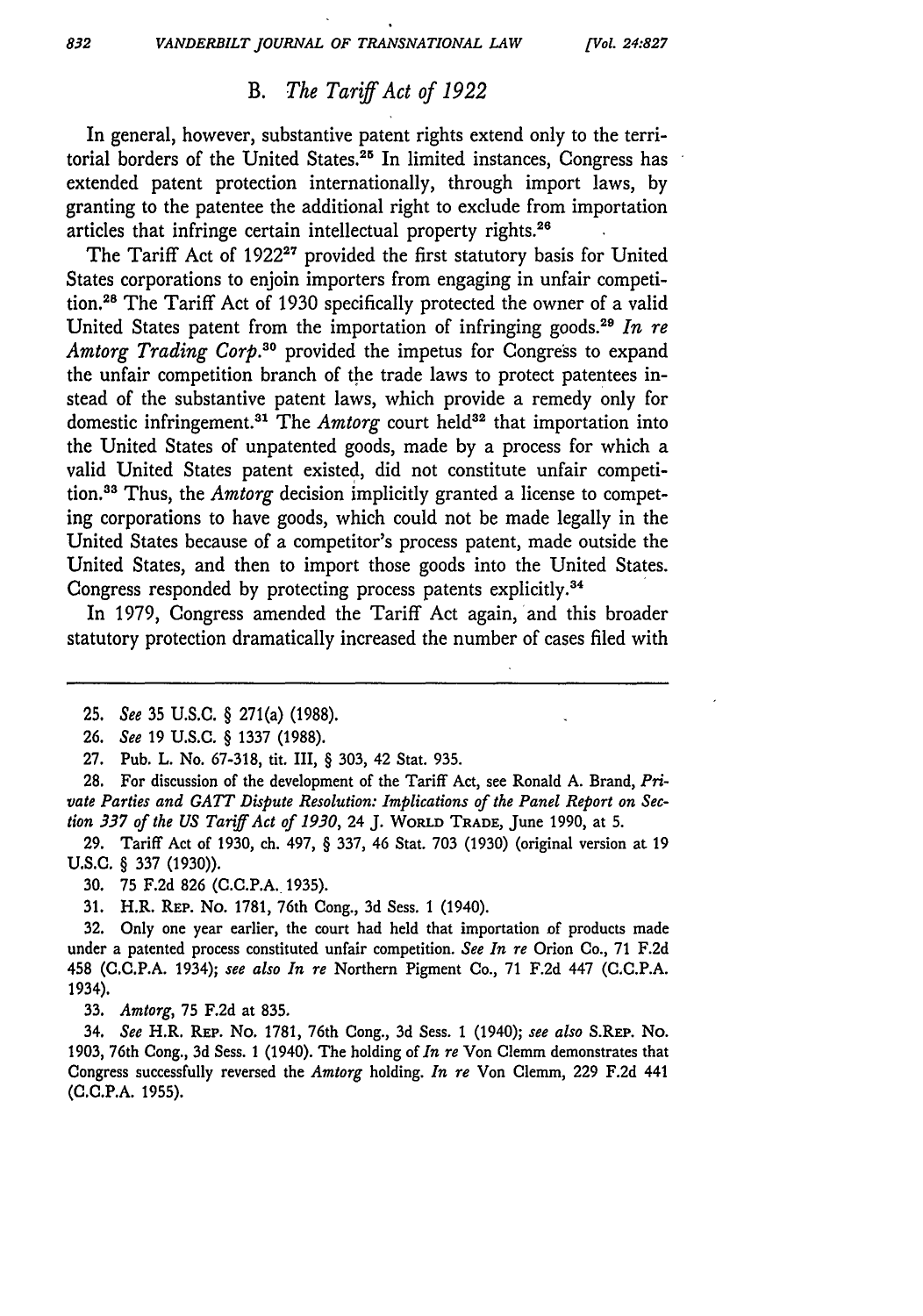the ITC in the 1980s.<sup>35</sup> This increase may have resulted in part from United States corporations lobbying for an increase in protection afforded them by the Tariff Act of 1930.<sup>36</sup> The revisions facilitated relief for a plaintiff by broadening section 337's scope of protection and by increasing the speed with which a plaintiff could obtain relief.<sup>37</sup> Despite these revisions, the **ITC** appears reluctant to grant relief to parties without an egregious case.<sup>38</sup>

Prior to the 1988 Trade Act, for a court to exclude the goods of an importer, the plaintiff must have shown:

- (1) that the importer engaged in an unfair act, and
- (2) that the act had a detrimental effect on the plaintiff.<sup>39</sup>

Moreover, the President had sixty days in which to rescind an ITC order to exclude goods if policy reasons conflicted with the order.<sup>40</sup> The 1988 Trade Act, however, obviated the detrimental effect requirement.

Prior to the 1988 Trade Act, courts stringently interpreted the detrimental effect requirement, thus barring many parties from relief. In *Corning Glass Works v. United States International Trade Commission,4'* the court held that although the importer's goods infringed upon the plaintiff's patent, the imports caused only a de minimis injury to the plaintiff because the expansion of the market for the product at that time greatly exceeded production. Similarly, in *Textron, Inc. v. United States International Trade Commission*,<sup>42</sup> the court held that although the importer's goods violated the plaintiff's trademark, it would not grant an exclusion order because the plaintiff's goods were not inherently

38. For an example of an egregious case in which the Federal Circuit granted relief under the 1988 Trade Act, see Hyundai Electronics v. United States Int'l Trade Comm'n, 899 F.2d 1204 (Fed. Cir. 1990) (upholding the exclusion order barring from importation certain erasable programmable read only memories (EPROMs) because the EPROMs infringed a valid United States patent).

39. New England Butt Co. v. Int'l Trade Comm'n, 756 F.2d 874, 876 (Fed. Cir. 1985). *See* 19 U.S.C. § 1337(a)(1)(A)(ii) (1988).

40. 19 U.S.C. § 1337(j) (1984).

41. 799 F.2d 1559 (Fed. Cir. 1986).

42. 753 F.2d 1019 (Fed. Cir. 1985).

**<sup>35.</sup>** *See* H.R. REp. No. **1781,** 76th Cong., 3d Sess. 1 (1940); *see also* S.REP. No. 1903, 76th Cong., 3d Sess. 1 (1940).

<sup>36.</sup> Robert W. Kastenmeier & David Beier, *International Trade and Intellectual Property: Promise, Risks, and Reality,* 22 **VAND.** J. **TRANSNAT'L** LAw 285, 289-90, 293-96 (1989).

**<sup>37.</sup>** At least one commentator has argued that these are the major causes. *See* Martin B. Schwimmer, Note, *Defining Domestic Industry in the Tariff Act of 1930: Removing the Gremlins From Section 337,* 11 FORDHAM INT'L L.J. 165, 168 (1987).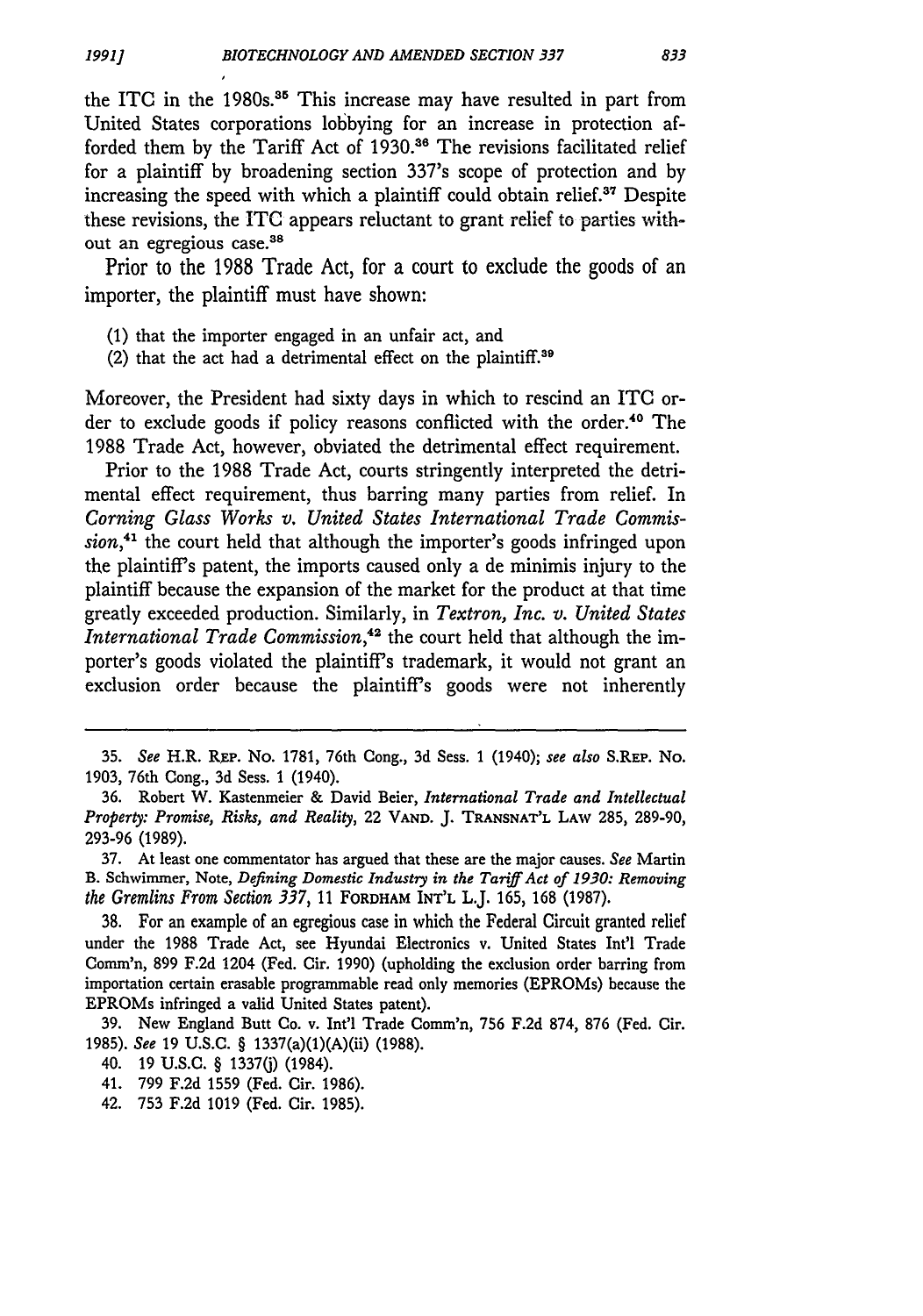distinctive.

These cases focus on the market effect of an importer's action, not on the plaintiff's substantive rights.43 This dichotomy underlies the tension between the monopoly granted to a patentee by the patent laws and the public's interest in a free market.<sup>44</sup> Congress, however, has relaxed the Tariff Act's requirements by deleting the need for an industry to be "efficiently and economically operated" and by expanding the definition of "industry" in the 1988 Trade Act.<sup>45</sup>

Congress clearly has the power to close the United States borders to foreign goods.46 Moreover, the legislative history of the Tariff Act of **1930** underscores the congressional intent to protect domestic industries from unfair acts of importers.47 Congress passed the **1988** Trade Act to extend this protection.<sup>48</sup> By holding importers, sellers, and users potentially liable as infringers, Congress achieved this protection, which both increases the jurisdiction of courts and provides incentives for importers to leverage manufacturers to avail themselves of United States jurisdiction for possible infringement suits. 49 Further evidence of congressional intent to expand protection of patentees can be found in the Process Patent Protection Act of 1988,<sup>50</sup> which amended the Patent Act.<sup>51</sup> Congress made its intent to increase protection for United States patentees clear in the stated policy behind the Trade Act of **1988:** "(1) to reduce substantially **U.S.** trade and current account deficits; [and] (2) to seek **by 1992** more consistent equilibrium in such accounts."<sup>52</sup> Two of the enumerated

47. *See supra* note **27** and accompanying text.

48. H.R. **REP.** No. **576,** 100th Cong., **2d** Sess. **515-16 (1988),** *reprinted in* **1988 U.S.C.C.A.N.** 1548-49.

*49. See supra* note 45 and accompanying text.

**50. 1988** Trade Act, *supra* note **10,** *reprinted in* **1988 U.S.C.C.A.N.** at **2118-2126** (amending **35 U.S.C.** §§ 154, **271, 287 (1988)).**

**51. 35 U.S.C.** § **<sup>2</sup> <sup>7</sup> 1(g) (1988).**

**52.** H.R. **REP.** No. **576,** 100th Cong., **2d** Sess. **515 (1988),** *reprinted in* **1988**

<sup>43.</sup> The converse argument is that a patentee's monopoly is a matter of legislative grace and may be altered by Congress as it sees fit.

<sup>44.</sup> The public interest may be to obtain the goods as cheaply as possible in open trade. This interest, however, often conflicts with the patent law's policy to grant a monopoly to the inventor, which in turn encourages inventions.

<sup>45.</sup> **19 U.S.C** § 1337(a) **(1988).** The industry, however, must exist or be in the process of being established. *Id.* § 1337(a)(2).

*<sup>46.</sup> See* Buttfield v. Stranahan, **192 U.S.** 470 (1904) (importation is not a vested right). Moreover, courts have rejected constitutional challenges to the authority of Congress to regulate importation. *See, e.g.,* Sealed Air Corp. v. United States Int'l Trade Comm'n, 645 **F.2d 976 (C.C.P.A. 1981)** (holding that domestic industries may be protected from unfair competition **by** Congress under its plenary power grant in Article I, Section **8,** Clause **3** of the United States Constitution).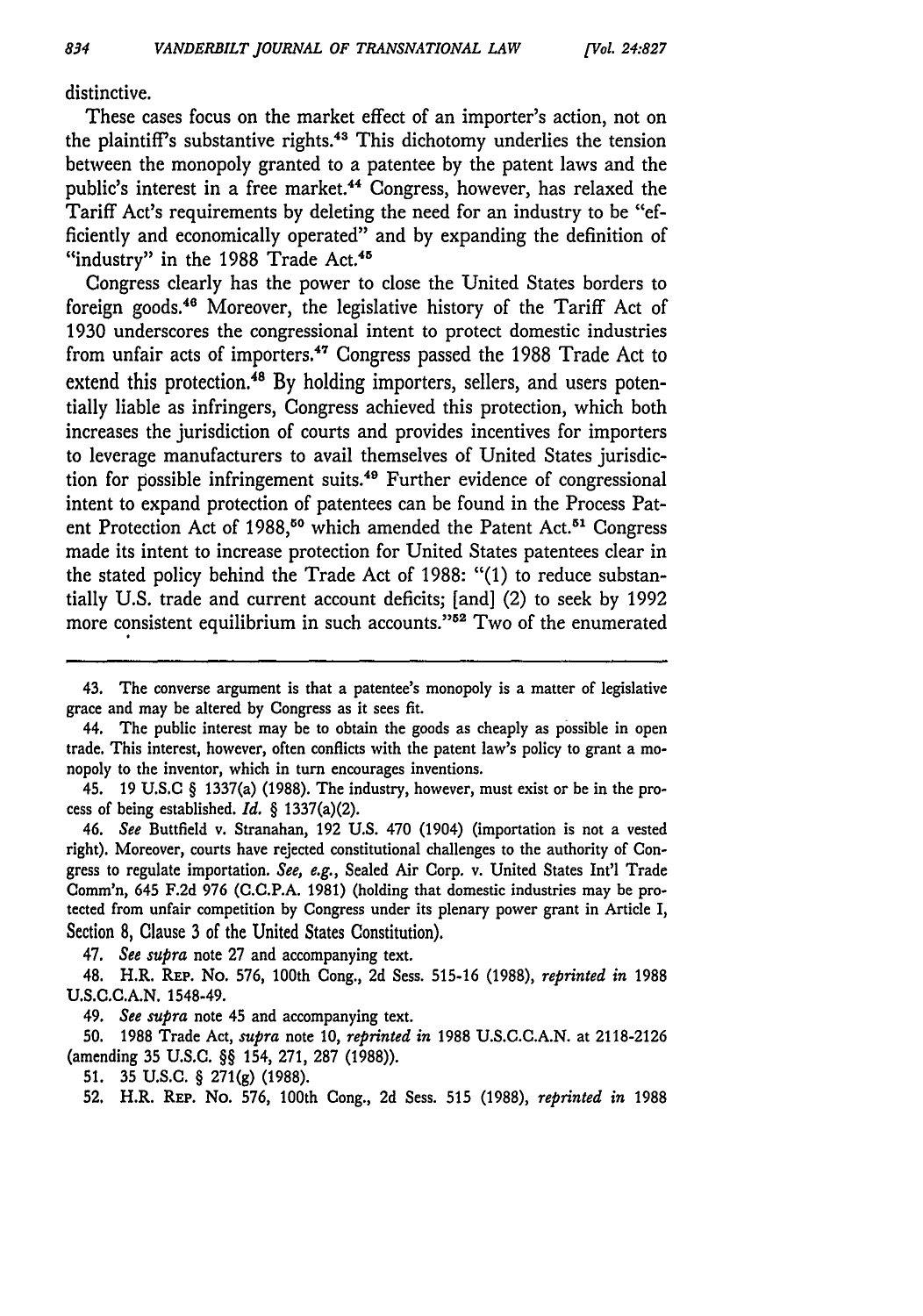purposes of the act were "to strengthen U.S. trade laws" and "to improve management of U.S. trade strategy."<sup>53</sup> Furthermore, Congress stated that "the existing protection under section 337 of the Tariff Act of 1930 against unfair trade practices is cumbersome and costly and has not provided United States owners of intellectual property rights with adequate protection against foreign companies violating such rights."<sup>54</sup> Congressional intent to expand the substantive rights of a patentee could not have been more explicit, especially in regard to the high-technology area of intellectual property.

#### *C. The GATT*

Related to the amendment of the Tariff Act of 1930, a proposal has been made recently<sup>55</sup> to expand the General Agreement on Tariffs and Trade (GATT)<sup>56</sup> to include specific regulations for intellectual property.<sup>57</sup> The pressure in the United States for this inclusion again comes from corporate owners of patents, and owners of other forms of intellectual property, in need of stronger protection.<sup>58</sup> Notwithstanding the GATT's failure to cover intellectual property, many foreign states maintain that section 337 violates the GATT's provisions mandating "identical procedures and standards."59 Indeed, section 337 has been declared inconsistent with the GATT provision on non-discrimination, $60$  yet the

60. *See* Kenneth W. Abbott, *Decision: GATT Dispute Settlement Panel: United States-Section 337 of the Tariff Act of 1930,* 84 AM. J. **INT'L** L. 274, 274 (1990). The Panel held that section 337 conflicted with the nondiscrimination clause of GATT in article 111-4. *Id.* One commentator has argued that the reason section 337 has withstood

U.S.C.C.A.N. 1548.

<sup>53.</sup> *Id.* at 1549.

<sup>54. 134</sup> CONG. REc. 5579 (daily ed. July 13, 1988).

<sup>55. 134</sup> **CONG.** REc. S10711, S10714 (daily ed. Aug. 3, 1988) (statement of Sen. Lautenberg). *See* Mark Modak-Truran, Comment, *Section 337 and Gatt in the* Akzo *Controversy: A Pre- and Post-Omnibus Trade and Competitiveness Act Analysis,* 9 Nw. J. INT'L L. & Bus. 382, 389 (1988).

<sup>56.</sup> *General Agreement on Tariffs and Trade,* 61 Stat. A3, 55 U.N.T.S. 187 [hereinafter GATT].

<sup>57.</sup> Kastenmeier & Beier, *supra* note 36, at 285-86.

<sup>58.</sup> *Id.* at 293-94. The Paris Convention for the Protection of Industrial Property of March 20, 1883, as revised at Stockholm on July 14, 1967, protects patents to a lesser degree. *Id.* at 294. Paris Convention for the Protection of Industrial Property, July 14, 1967, 21 U.S.T. 1583, 828 U.N.T.S. 305.

<sup>59. &</sup>quot;The European Community, Japan, Canada, and South Korea all joined in a GATT complaint against section 337." Kastenmeier & Beier, *supra* note 34, at 298. *See also EC Endorses Panel's Ruling That § 337 Violates GATT Non-Discrimination Rules,* 37 Pat. Trademark & Copyright J. (BNA) 302 (Feb. 2, 1989).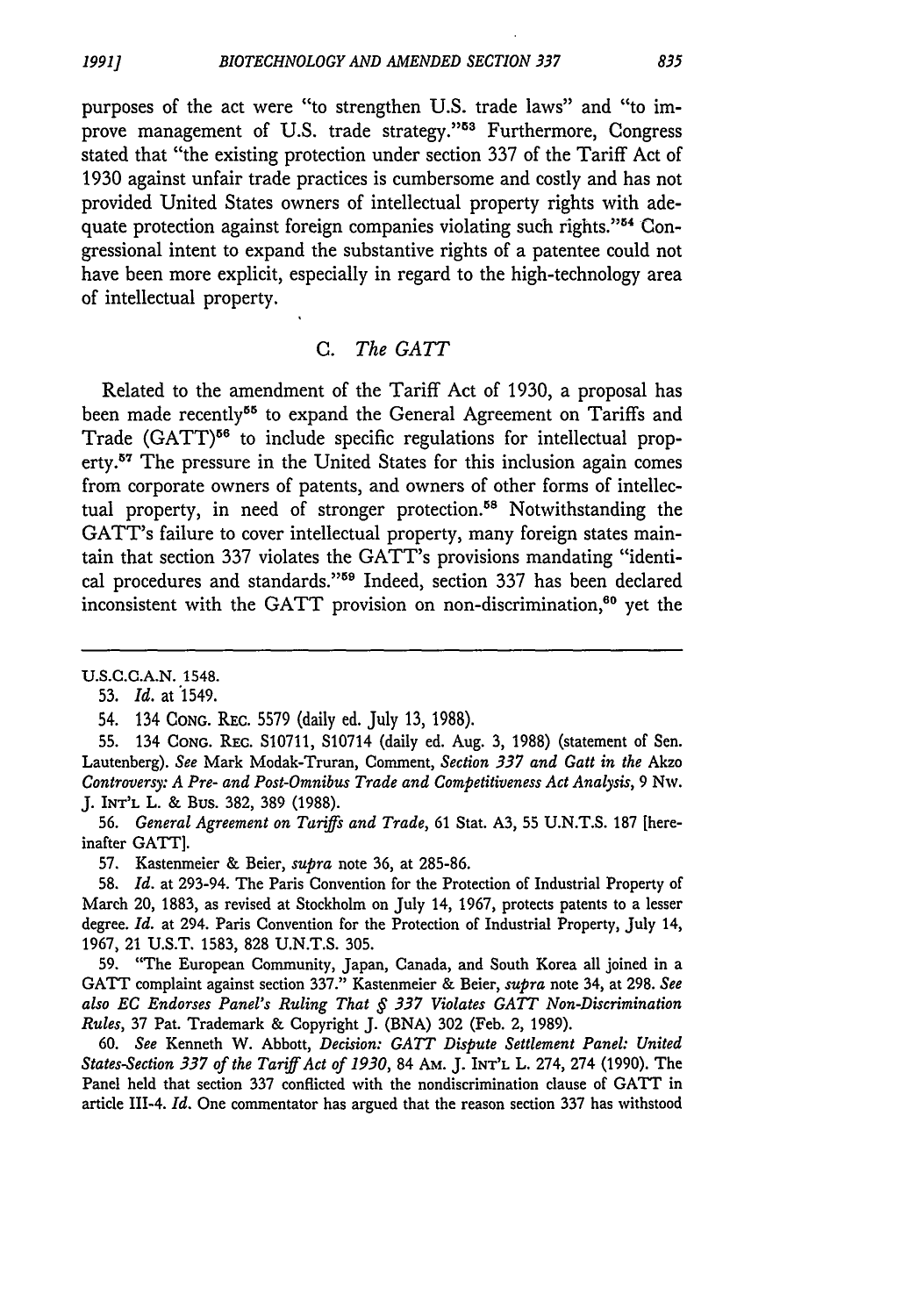Federal Circuit has rejected challenges to section  $337$  on this ground.<sup>61</sup>

At least one court has noted that Congress passed the 1988 Trade Act to conform the United States trade laws to the GATT requirements. The Federal Circuit in *PPG Industries v. United States*<sup>62</sup> stated that one of the motives behind the 1979 Trade Act's amendments to the Tariff Act of 1930 was "the [c]ongressional purpose of conforming our law with GATT."63

The amendments to the Tariff Act of 1922 and the legislative history of section 337 reveal a clear and deliberate plan to protect all forms of intellectual property, particularly the high-technology forms, which includes the biotechnology industry. Although some conflicting evidence exists concerning the potential problems between section 337 and the GATT, little doubt exists that United States high-technology corporations need more protection than they currently receive.

#### III. **THE FEDERAL CIRCUIT'S** DECISION

The Federal Circuit described the issues on appeal in the instant case as follows:

(1) whether the ITC's decision that it did not have subject matter jurisdiction because Amgen's patent contained no process claim was appealable as a final determination;

(2) whether subject matter jurisdiction existed where Amgen's patent contained no process claims in a section 1337(a)(1)(B)(ii) complaint;

(3) whether patent claims covering host cells are unique in a process patent context; and

(4) whether the importation of goods made by a process that used patented material violated section  $1337(a)(1)(B)(ii)$  of the Tariff Act.<sup>64</sup>

First, the court held that the ITC's dismissal for lack of subject matter jurisdiction was essentially a dismissal on the merits.<sup>65</sup> The court

- 64. *Amgen,* **902 F.2d** at **1532.**
- 65. *Id.* at 1535.

the scrutiny of the GATT member states is that the industry requirement has been so difficult to meet. Michael Stein, *Comments on Section 337 Amendments,* in 1 **LAWS OF** INTERNATIONAL TRADE, para. 211.22 (William A. Hancock ed., 1991). After the 1988 Trade Act, however, the industry requirement can be met more easily. *See supra* notes 34-38 and accompanying text.

<sup>61.</sup> Akzo **N.V.** v. United States Int'l Trade Comm'n, 808 F.2d 1471 (Fed. Cir. 1986). *See also* Modak-Truran, *supra* note **55,** at 383-84, 398-404 (description and critique of *Akzo).*

<sup>62. 928</sup> F.2d 1568 (Fed. Cir. 1991).

<sup>63.</sup> *Id.* at 1575. *See generally* Trade Agreements Act of 1979, Pub. L. No. 96-39, **1979 U.S.C.C.A.N. (93** Stat.) 144.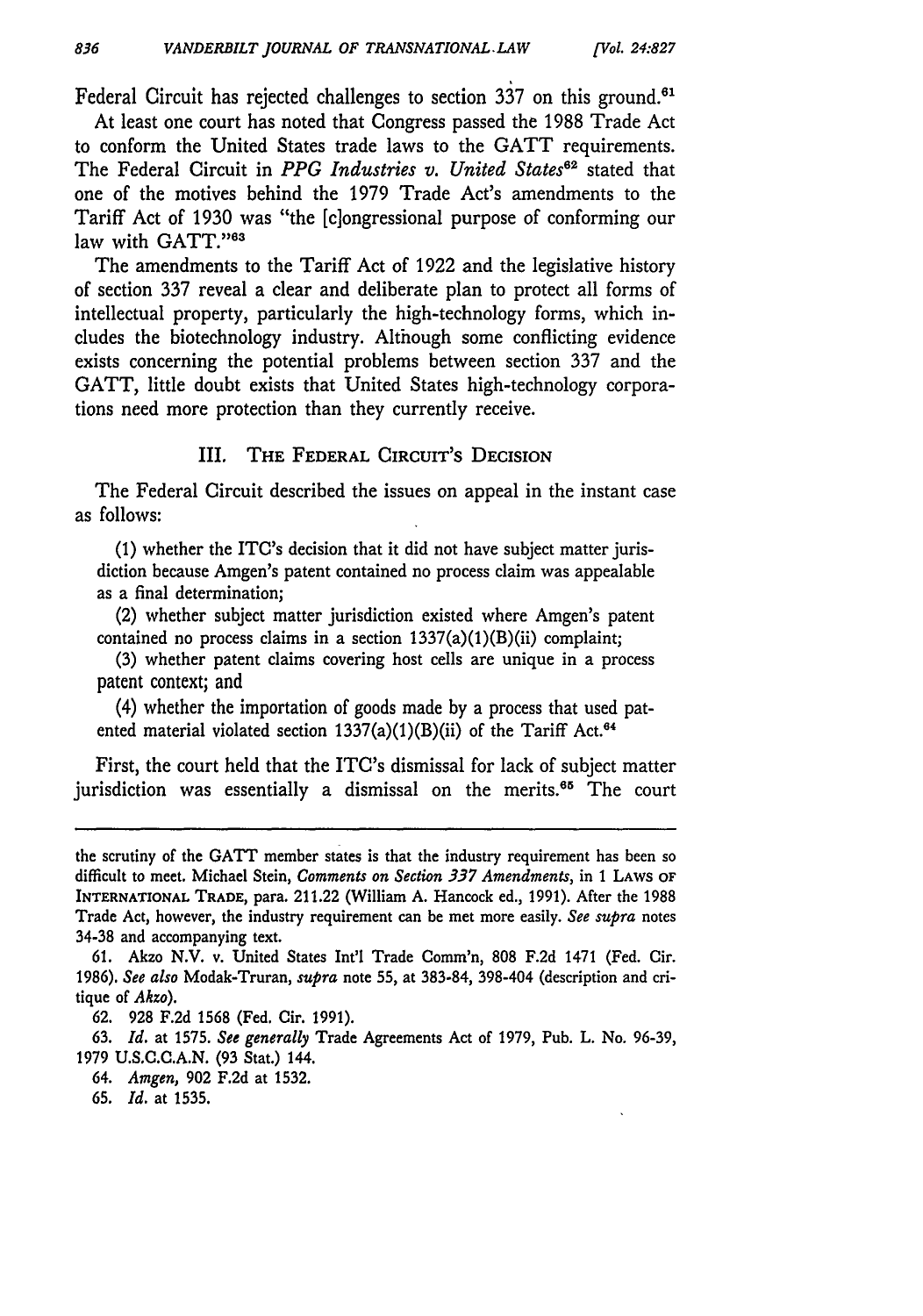adopted Amgen's argument that the ITC's decision was intrinsically a decision to deny its motion to exclude Chugai's material from entry and, therefore, could be considered a final determination.<sup>66</sup> The court stated that section 1337(c) allowed appeal from a final determination.<sup>67</sup> The court relied upon *Block v. United States International Trade Commission, <sup>8</sup>*which interpreted section 1337(c) to require "a final [administrative decision] **...** on the merits, excluding or refusing to exclude articles from entry."<sup>69</sup> The *Block* court also recognized that a decision that is intrinsically a determination on the merits is subject to appeal.70 The Federal Circuit held that because the **ITC** found that Amgen's patent did not cover any process claims for rEPO, the decision went to the merits of the case and could be appealed.<sup>71</sup>

The court also reversed the ITC's holding that subject matter jurisdiction did not exist.<sup>72</sup> The court relied on the United States Supreme Court decision in *Bell v. Hood*,<sup>73</sup> which held that when a plaintiff makes factual allegations sufficient to warrant relief in a federal court, the case should be decided on its merits.<sup>74</sup> Because Amgen's complaint contained factual allegations warranting relief under the Tariff Act, the court held that the case should have been decided on its merits.<sup>75</sup>

The court then addressed whether Amgen's host cell claims were unique. Amgen argued that section  $1337(a)(1)(B)(ii)$  was not limited to patents with "traditional process claims."76 The court stated that this reasoning raised the question of whether Amgen's claims contained any "non-traditional process claims."77 Amgen argued that because the '008 patent covered claims for the host cells of rEPO, these claims also should cover the specific intracellular processes carried out by these cells leading to production of rEPO.78 The court cited *Diamond v. Chakrabarty,9* in which the United States Supreme Court held that a patent could issue on

67. *Id.*

- 71. *Amgen,* **902** F.2d at 1535-36.
- 72. *Id.* at 1536-37.
- 73. 327 U.S. 678 (1986).
- 74. *Bell,* 327 U.S. at 682.
- 75. *Amgen,* 902 F.2d at 1537.
- 76. *Id.*
- 77. *Id.*
- 78. *Id.* at 1537-38.
- 79. 447 U.S. **303** (1980).

<sup>66.</sup> *Id.*

<sup>68.</sup> Block v. ITO, 777 F.2d 1568 (Fed. Cir. 1985).

<sup>69.</sup> *Amgen,* 902 F.2d at' 1535 (quoting *Block,* 777 F,2d at 1571) (emphasis in original).

**<sup>70.</sup>** *Block,* 777 F.2d at 1571.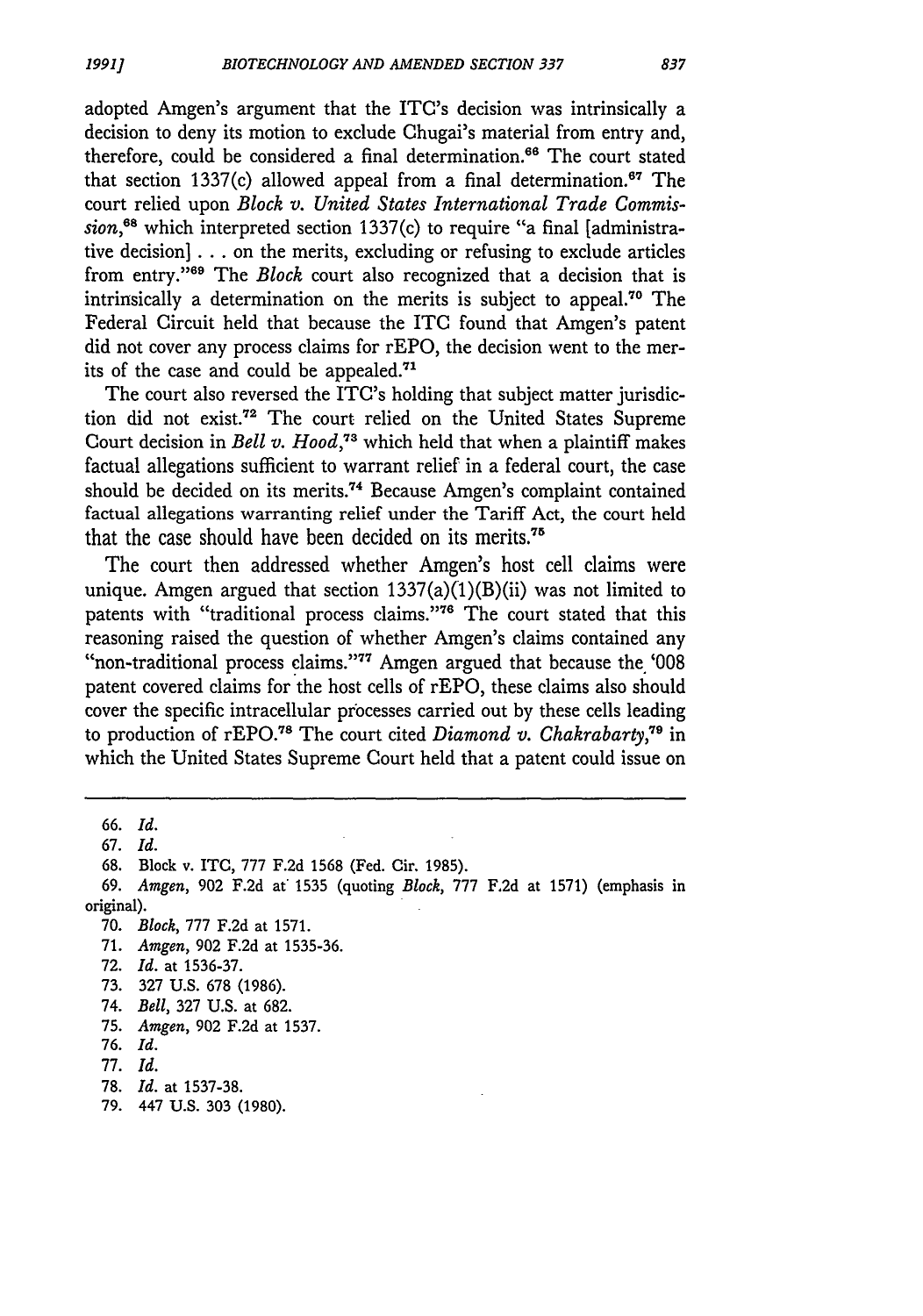living creatures, micro-organisms in this case. Thus, the Supreme Court's holding that micro-organisms are a "composition of matter" or "manufacture"<sup>80</sup> allows a patent to issue on them under the Patent Act.<sup>81</sup> Amgen argued that the rEPO host cells constituted a living machine performing unique processes leading to the production of  $rEPO.<sup>82</sup>$ Further, because the '008 patent covered the host cells, the patent covered the unique process carried out by these cells as a "non-traditional process claim."83

The court rejected the argument that compared a host cell to a machine, holding that although a patent covers the machine, it does not necessarily cover the process carried out by the patented machine.<sup>84</sup> Moreover, the Patent and Trademark Office's denial of claims for the process of producing rEPO may have weighed heavily against Amgen's construction of the patent claims.<sup>85</sup>

Because the '008 patent contained no process claims, the court worded the final issue before it as "whether section  $1337(a)(1)(B)(ii)$  was intended to prohibit the importation of articles made abroad by a process in which a *product* claimed in a U.S. patent is used, namely the new host cell."<sup>86</sup> Amgen argued that the court should construe the language "a process covered by the claims of a **. . .** patent" in section 1337(a)(1)(B)(ii) broadly to include Chugai's behavior, which would have constituted infringement had it been done in the United States.<sup>87</sup> The court, however, held that the "plain meaning of the word 'covered' **"** in a process patent context, "in normal parlance among patent lawyers," is a claim that defines a process.<sup>88</sup>

The court studied the legislative history of the language that had been introduced into the statute in response to the Court of Customs and Patent Appeals' decision *In re Amtorg Trading Corporation."'* The *Amtorg* court held that because nothing in the legislative history of section 1337 authorized the extension of the substantive patent law outside the borders of the United States, the importation into the United States of a product made abroad by a process that was covered by a United States

- 83. *Id.*
- 84. *Id.*
- 85. *Id.* at 1534, 1538 n.1.
- 86. *Id.* at 1538 (emphasis in original).
- 87. *Id.*
- **88.** *Id.*
- 89. *See supra* notes 30-33 and accompanying text.

<sup>80.</sup> *Id.* at 307, 309-10.

**<sup>81.</sup>** *See* 35 U.S.C. §§ 101-103 (1988) (the requirements of patentability).

<sup>82.</sup> *Amgen,* 902 F.2d at 1537-38.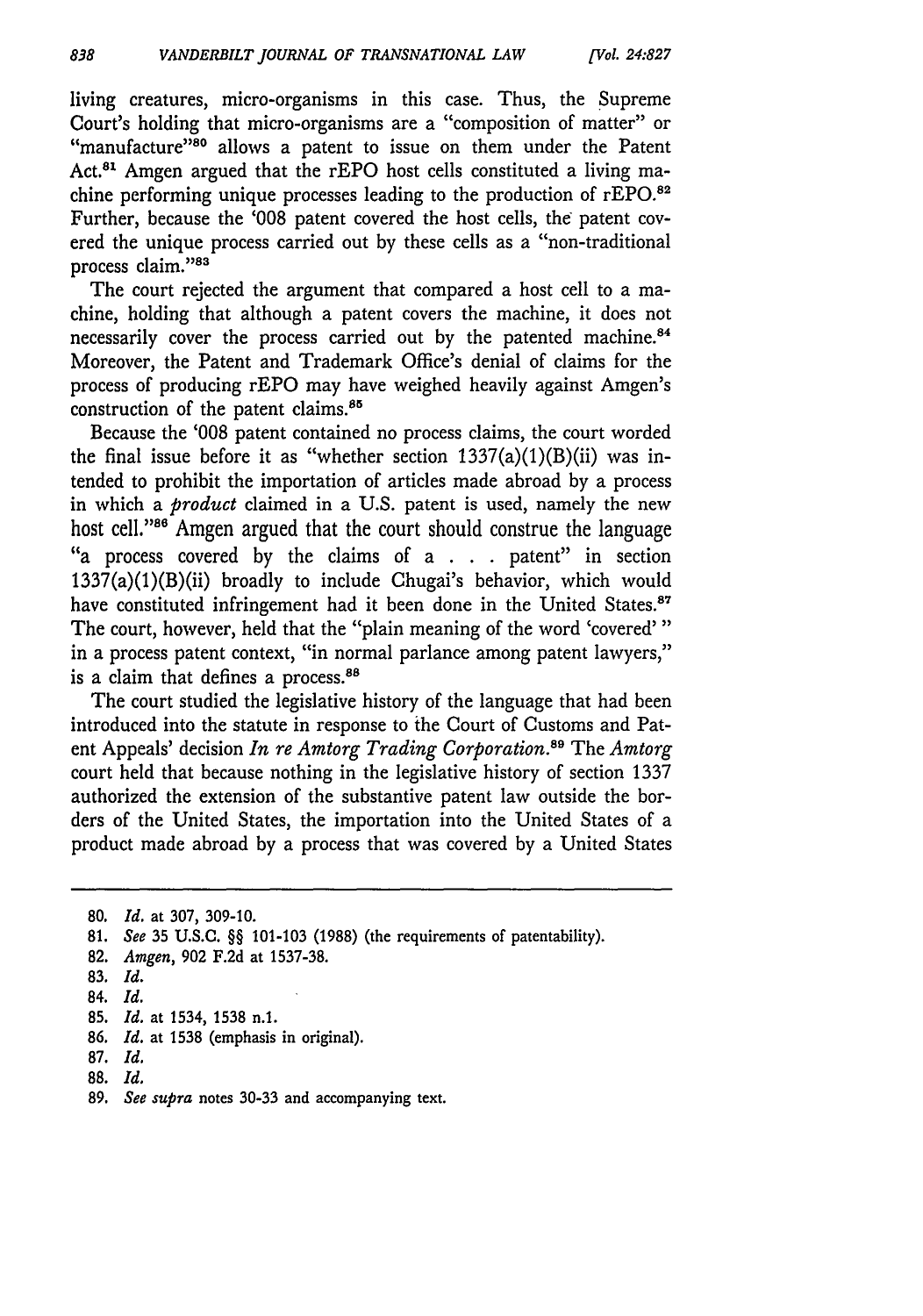patent did not constitute unfair competition.<sup>90</sup> The instant court found that the legislative history of section 1337(a) applied only to process patents.9' The applicable House Report states:

This bill is designed to correct the present problem which was created when the Court of Customs and Patent Appeals in the case of *In re Amtorg Trading Corporation* reversed its former decisions and held that the importation of products made abroad in accordance with a United States process patent without consent of patentee was not regarded as an unfair method of competition.<sup>92</sup>

The court found no indication in either the House or the Senate Reports that Congress intended to prohibit the importation of articles that used a patented product during manufacture of another article.<sup>93</sup> The court concluded that Chugai's actions were beyond the contemplation of Congress when it enacted the 1988 Trade Act.<sup>94</sup> Somewhat paradoxically, the court noted in its final footnote that the decision of the ITC led to the introduction of House Report 3957 into Congress, which called for amendment to section  $1337(a)(1)(B)$ .<sup>95</sup> After the court published its decision, the Industrial Biotechnology Association, which helped draft the proposed amendment,<sup>96</sup> stated that "[t]he second section [of the amendment] responds to the decision in [Amgen] **... by** creating new avenues of relief under [19 U.S.C. § 1337(a) and 35 U.S.C. § 271] against foreign use of patented genes, vectors, host cells, and hybridomas."<sup>97</sup>

In March 1991, several senators introduced the Biotechnology Patent Protection Act of 1991 to "correct[] the inadequacies in our patent laws

<sup>90.</sup> *Id.*

<sup>91.</sup> *Amgen,* 902 F.2d at 1538-39. For the full text of section 1337a before the 1988 Trade Act amended it, see *supra* note 3.

<sup>92.</sup> *See supra* note 34 and accompanying text.

<sup>93.</sup> *Amgen,* 902 F.2d at 1539.

<sup>94.</sup> *Id.* at 1540.

<sup>95.</sup> *Id.* at 1540 n.14. Part of the proposed amendment states:

<sup>(</sup>h) Whoever without authority imports into the United States or sells or uses within the United States a product which is made by using a biotechnological material **...** which is patented in the United States shall be liable as an infringer if the importation, sale, or use of the product occurs during the term of such patent.

<sup>39</sup> Pat. Trademark & Copyright J. (BNA) 279 (Feb. 8, 1990).

<sup>96.</sup> *See* H.R. 3957, 101st Cong., 2d Sess., 136 **CONG.** REC. E207, E213-14 (daily ed. Feb. 7, 1990) (statements of Rep. Moorhead and Rep. Boucher); S. Res. 2326, 101st Cong., 2d Sess., 136 ConG. REC. S3107 (daily ed. Mar. 22, 1990) (statement of Sen. DeConcini).

**<sup>97.</sup>** *Role of Patents in Biotechnology is the Focus of Two Conferences,* 40 Pat. Trademark & Copyright J. (BNA) 211, 212 (June 28, 1990).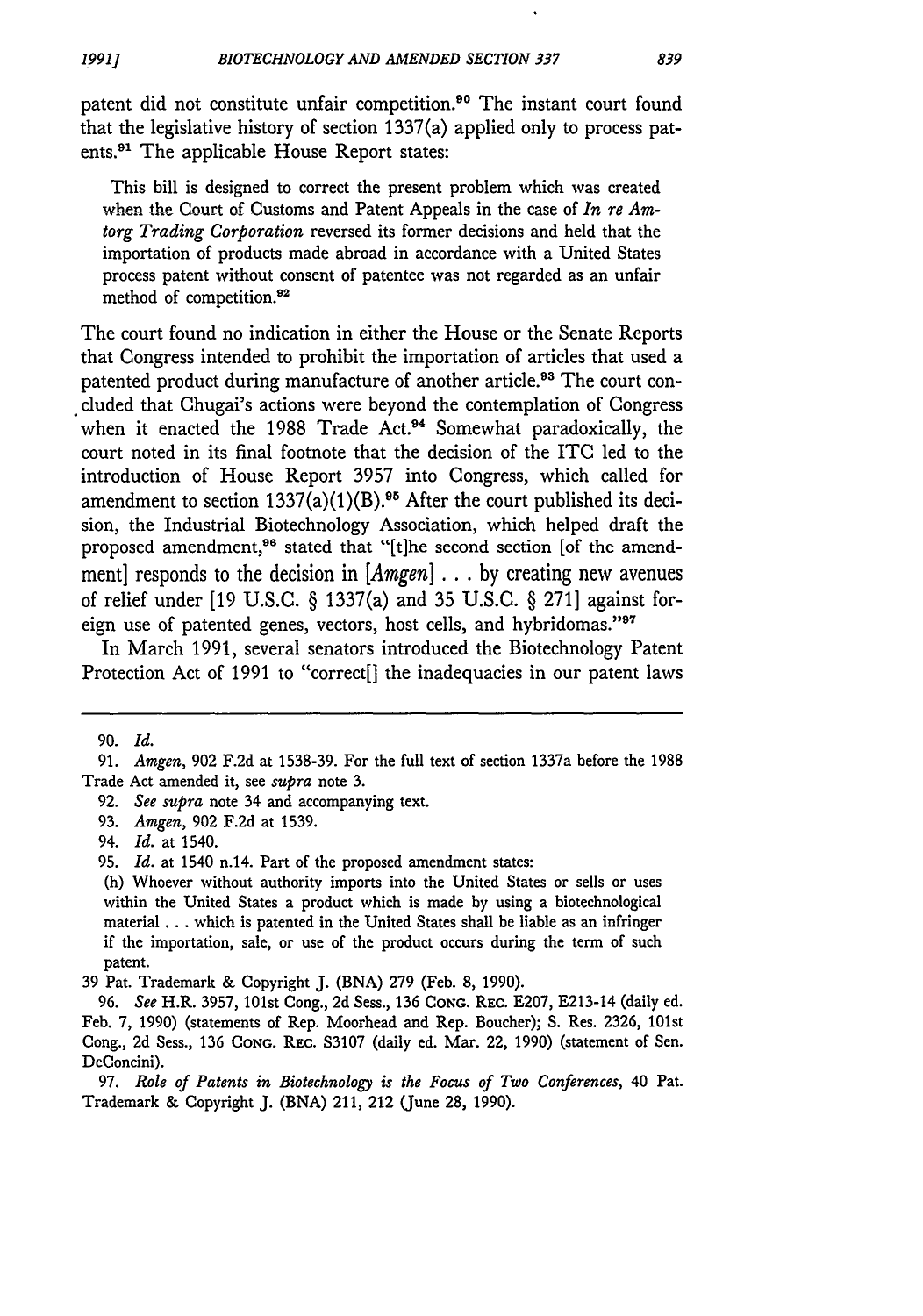that limit the patentability in the biotechnology field."<sup>98</sup> This legislation would amend section 103 of the Patent Act by overruling *In re Durden,* decided by the Federal Circuit in 1985.<sup>99</sup> While this legislation would have no direct effect on section 337, it would provide much needed protection for the United States biotechnology industry. Moreover, a possibility exists that patents received under this new section 103 would be able to qualify for section 337 protection because importers would act unfairly by importing a product made by a patented process.

#### IV. **THE NEED FOR REFORM**

In a case of first impression, the Federal Circuit interprets section. 1337 of the 1988 Trade Act. The court interpreted the legislative history of a subsection of section  $1337^{100}$  to apply only to process patents infringed by the importation of goods that could be sold within the United States without direct infringement. This reasoning follows from a restricted view of the court system in the enforcement of the nation's tariff laws, particularly in regard to high-technology products. Several factors weigh against such a limited view.

First, Congress passed the 1988 Tariff Act with explicit hopes of strengthening both the tariff laws and the protection of high-technology industries.<sup>101</sup> The Senate stated that one of its purposes in passing the Tariff Act was to strengthen the current trade laws.<sup>102</sup> Moreover, in the intellectual property field, Congress specifically addressed the issues of developing and strengthening the international rules and of gaining and enforcing adequate protective measures.<sup>103</sup> These purposes seem to argue for a broader interpretation of section 1337,<sup>104</sup> and one commentator has

103. *Id.* at 1556.

104. One commentator has argued that the expansive growth of the importance of intellectual property warrants more protection of these rights. Kenneth W. Dam, *The Growing Importance of International Protection of Intellectual Property,* 21 **INT'L** LAW. **627, 628 (1987).**

**<sup>98.</sup> S.** Res. 654, **102d** Cong., 1st Sess., 137 **CONG. REC. S3285** (daily ed. Mar. 13, 1991) (statement of Sen. DeConcini). The report discusses the difficulties of patent protection in the biotechnology field and underscores the unique dependency of the field on this protection. *Id.*

<sup>99.</sup> *Id. See also In re* Durden, 763 F.2d 1406 (Fed. Cir. 1985) (holding that no patent could issue on a process that used a patentable starting product and yielded a patentable final product).

<sup>100. 19</sup> **U.S.C.** § 1337(a)(1)(B)(ii) (1988).

<sup>101.</sup> *See supra* note 48 and accompanying text.

<sup>102.</sup> H.R. REP. No. **576,** 100th Cong., 2d Sess. 516 (1988), *reprinted in* 1988 U.S.C.C.A.N. at 1549. *But see id.* at 1550 (one of the purposes of the amendments was to obtain a more open market).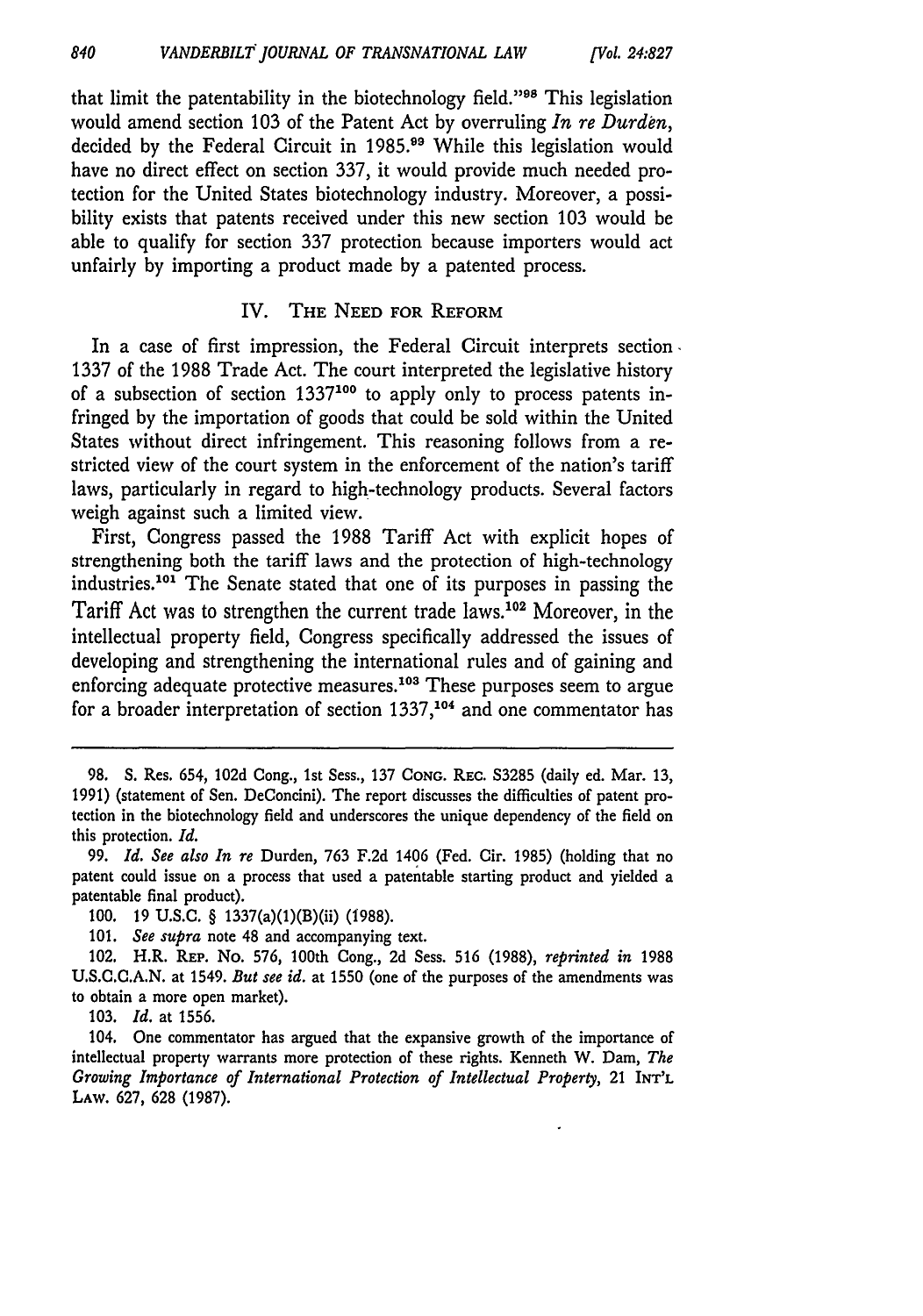classified the court's holding as nothing less than an endorsement of a legislative "loophole."<sup>105</sup>

Admittedly, Congress did pass the 1988 Trade Act with the intent to conform the United States trade laws with the GATT. With section 337 already suspect, at least from the perspective of several GATT memberstates,<sup>106</sup> Congress may have been in an awkward position to strengthen the import requirements. Nevertheless, in the high-technology industries, United States corporations need more protection than they currently receive. Whether this need creates a conflict with the GATT should be discussed in a different forum—namely during GATT negotiations.<sup>107</sup>

Second, an expansive reading of the word "covered" in section 1337 would bring the unfair competition laws of the Tariff Act more into conformity with current patent laws. A patentee has the right to exclude others from making, using, or selling the patented item, for which it owns a valid, current United States patent, within the United States.<sup>108</sup> One policy reason for granting a patent is to reward the inventor.<sup>109</sup> This policy is achieved through a grant to the patentee of a monopoly to make, use, or sell the patented article in the United States for a period of seventeen years.<sup>110</sup> If importers can ship articles into the United States that were made **by** using a patented article, then the importers can undermine the patentee's monopoly. While a "patentee exchanges full and complete disclosure of how to make and use the new invention for the protected right to exclude others from making, using or selling the claimed invention,"<sup>111</sup> importers frustrate this policy by skirting the pat-

**110. 35 U.S.C. §** 154 **(1988).**

<sup>105. &</sup>quot;The court observed that Congress did not appear to consider the loophole in section 337(a)(1)(B)(ii), exploited by Chugai in this case, during its 1988 revisions to the statute." Michael L. Keller and Kenneth J. Nunnenkamp, *Patent Law Developments in the United States Court of Appeals for the Federal Circuit During 1990, 40 Am. U. L.* REv. 1157, 1180 (1991).

<sup>106.</sup> *See supra* notes 60-61 and accompanying text.

<sup>107.</sup> Congress nevertheless should be concerned with the conformity of United States laws to GATT mandates. If, however, corporations require the protection, Congress should pass the enabling legislation, and then later, if necessary, GATT negotiators could bargain concerning the problematic provisions. Moreover, according to a presentation by Robert G. Krupka, President Bush has stated that section 337 will not be altered until issues pertaining to other GATT problems have been resolved. 42 Pat. Trademark & Copyright J. (BNA) 133 (May 30, 1991).

<sup>108. 35</sup> U.S.C. § 154 (1988).

<sup>109.</sup> A patent monopoly "was a reward, an inducement, to bring forth new knowledge." Graham v. John Deere Co., 383 U.S. 1, 9 (1966).

<sup>111.</sup> Walter J. Williams, *Transnational Legal Aspects of Biotechnology,* 19 LAw & TEcH. J., 2nd Quarter 1986, at 3, 10-11.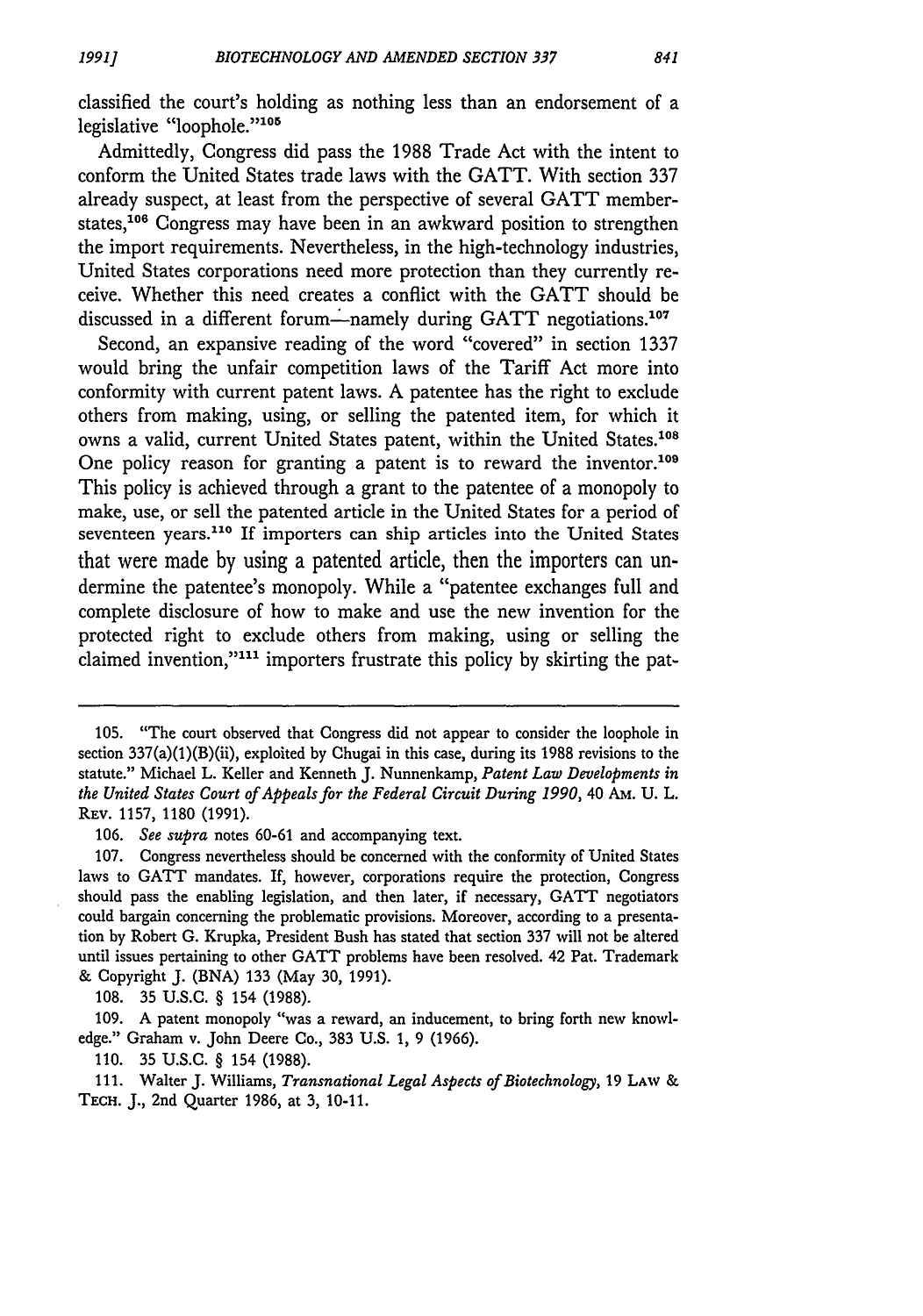ent laws through engaging in infringing behavior overseas and then importing the goods into the United States.

Another policy reason underlying the grant of a limited monopoly to an inventor is to encourage investment in research and development of new products.<sup>112</sup> Assuming Corporation A must invest ten percent of its profits into research for new products, Corporation B, which imports products made by the use of a patented article overseas, does not have to invest the ten percent into research and development. Corporation B then can bring its product to the market considerably cheaper than Corporation A. Although this behavior may benefit the consumer initially, the long term effects include deterring corporations from engaging in any research for new products, a result that will hurt the consumer and society.

A corporation's ability to behave outside of the United States in a manner that, if perpetrated within the United States, would infringe a patent, and then to ship the goods into the United States, causes the same disincentive to corporations and individuals doing business in the United States. This frustrates the goal of benefitting society by the encouragement of investments into better products. A recently declassified ITC report estimated that intellectual property piracy by foreign corporations costs United States firms between forty-three and sixty-one billion dollars annually.<sup>113</sup> Although the amount of money that has been lost as a result of behavior like Chugai's is unknown, the loss undoubtedly has a "chilling effect on the economic incentives for companies to engage in the expensive research and development of new technology."114

Third, the extension of protection in the intellectual property field argued for here does have some clearly defined limits. The United States patent laws are time-tested in adapting to new technology. Because these laws have been in operation for over two centuries and have functioned well, fears of mismanagement may be allayed. For precisely this reason, the trade laws of the United States need to parallel the patent laws. Importers should be barred from importing goods, which, if made in the United States, would infringe a valid patent.

Also, the President has the right to rescind any order to exclude im-

<sup>112.</sup> *Id.* at **10.**

<sup>113.</sup> *U.S., Trading Partners Must Step* **Up** *Efforts to Protect Goods From Piracy,* ITC *Head Says,* 5 Int'l Trade Rep. (BNA) 509 (Apr. 6, 1988). *See also* Edwin A. Finn Jr., *That's the \$60 Billion Question,* Forbes, Nov. 17, 1986 at 40 (discussing the financial loss of United States corporations due to intellectual property piracy).

<sup>114.</sup> Modak-Truran, *supra* note **55,** at **382.**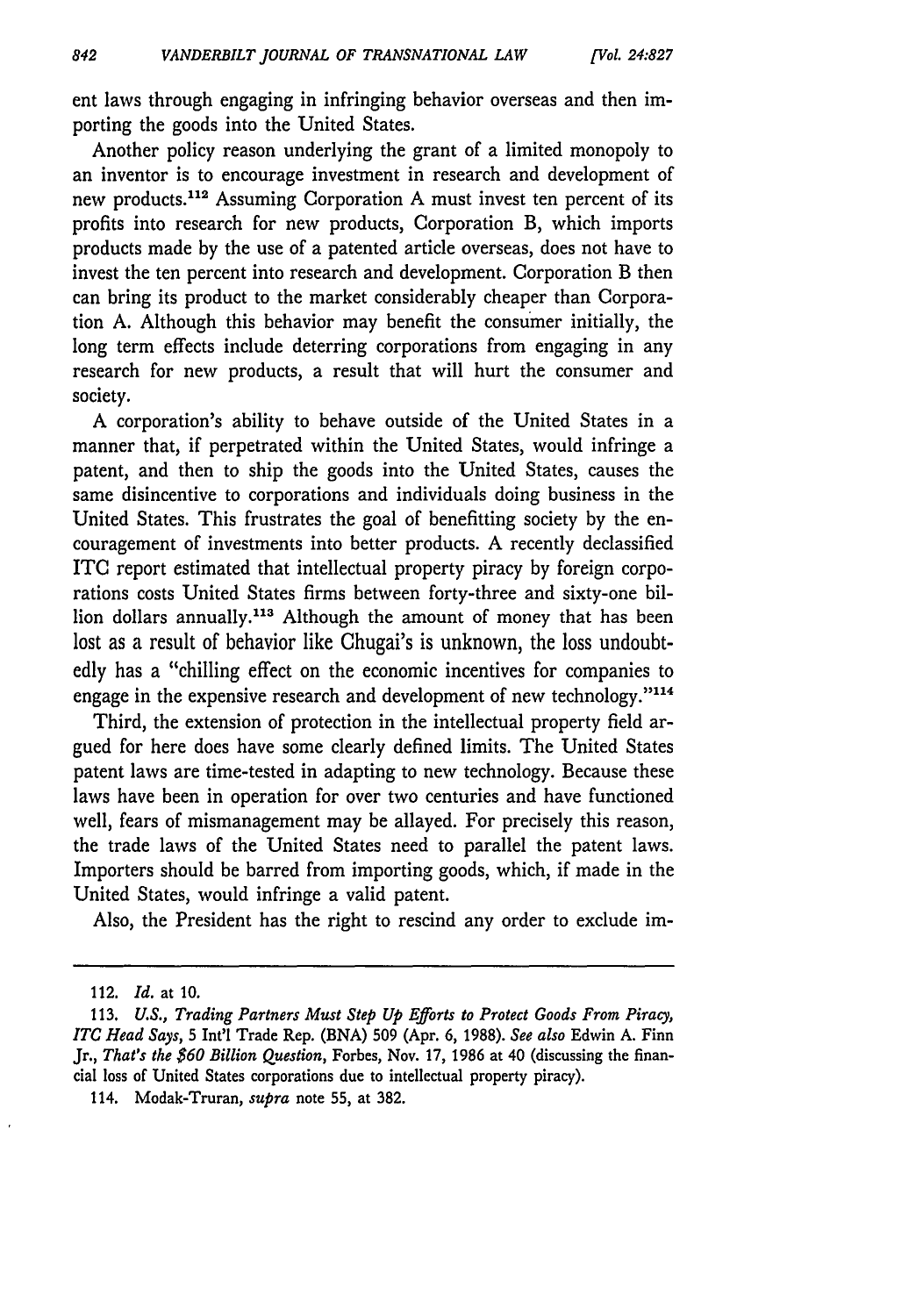ports if the exclusion is against "policy."<sup>115</sup> This presidential power acts as an additional safeguard against abuse **by** the courts. For instance, if a court's concern is whether an exclusion order would have international repercussions, the presidential procedure should remove this concern. The President's duty is to determine whether an exclusion order is against policy; this determination is not the concern of a court. One commentator predicted continued deference to the executive branch because of the intricacies of foreign trade and the quest for open trade.<sup>116</sup> Moreover, courts cannot review the President's decision to rescind an order to exclude goods from importation.<sup>117</sup>

Although these factors support expansion of a patentee's substantive rights, they fail to explain the instant decision. The court interpreted section 1337 narrowly. Admittedly, if Congress intended to protect more than a process patentee, the statutory language and the legislative history do not state this intention explicitly. Support, however, exists in the stated goals of the revisions, a logical extension of the trade laws, and the proposed amendments to section 1337 for Amgen's argument that Congress intended section 1337 to protect more than a process patent.

#### V. **CONCLUSION**

This case demonstrates the need for further clarification of the Tariff Act of 1930. The 1988 Trade Act amendments may have clarified certain provisions, brought the import laws into conformity with GATT mandates, and granted broader protection to certain industries. Hightechnology industries, and specifically the biotechnology industry, however, have not received the protection needed to combat intellectual property piracy.

The proposed amendment to section 103 of the Patent Act, however, may provide part of the protection needed for the biotechnology industry. This legislation would permit United States corporations to prevent the importation of certain articles by using section 337 if they obtain a process patent that has a patented starting product and finished product. This protection, however, may not be enough for a corporation in

**<sup>115. 19</sup> U.S.C.** § **13370) (1988).**

**<sup>116.</sup>** Jane **A.** Restani, *Judicial Review in International Trade: Its Role in the Balance Between Delegation by Congress and Limitation of Executive Discretion,* 37 AM. U. L. REV. 1075, 1086 (1988).

<sup>117.</sup> Duracell, Inc. v. United States Int'l Trade Comm'n, 899 F.2d 1204 (Fed. Cir. 1985). *See also* Young Engineers, Inc. v. United States Int'l Trade Comm'n, 721 F.2d 1305, 1311-13 (Fed. Cir. 1983) (court cannot modify original order after the President has rescinded it).